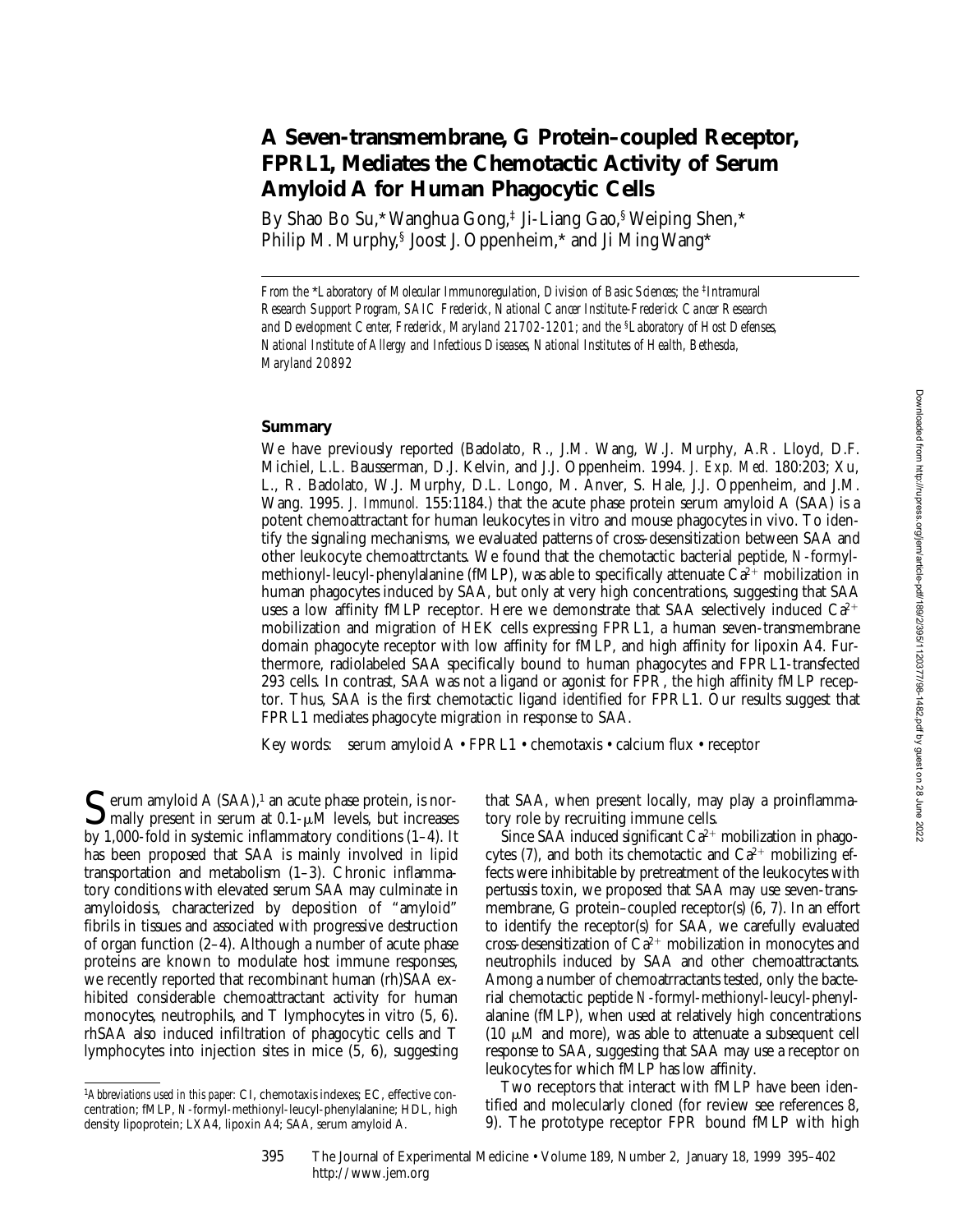affinity and was activated by low nanomolar concentrations of fMLP. The other, a highly homologous variant of FPR, named FPRL1 (also referred to as FPRH2 and LXA4R), was originally cloned as an orphan receptor (10–14) but was subsequently found to mediate  $Ca^{2+}$  mobilization in response to high concentrations of fMLP (11, 13). Furthermore, a lipid metabolite, lipoxin A4 (LXA4), and its analogues were subsequently found to bind FPRL1 with high affinity and to increase arachidonic acid production and G protein activation in FPRL1-transfected cells (15). LXA4 inhibits proinflammatory neutrophil responses (15–23) as well as the release of the proinflammatory cytokine, IL-8, by epithelial cells (20, 24). These effects of LXA4 have been attributed to the activation of FPRL1 (or LXA4R) in neutrophils and epithelial cells. Another lipid mediator receptor, the leukotriene B4 receptor, is structurally related to FPRL1 (30.7% amino acid sequence identity; reference 25), and was also reported to be a fusion co-factor for HIV-1 (26), similar to various chemokine receptors (for review see reference 27). This activity has not been reported for FPRL1 (9, 27). Because SAA might use a low affinity fMLP receptor on phagocytes, we further investigated whether FPRL1 could be activated by SAA and demonstrate that SAA uses FPRL1 as a functional receptor.

#### **Materials and Methods**

*Reagents and Cells.* rhSAA was purchased from Pepro Tech Inc. with the sequence as follows: MRSFFSFLGEAFDGARD-MWRAYSDMREANYIGSDKYFHARGNYDAAKRGPGGV-WAAEAISNARENIQRFFGRGAEDSLADQAANEWGRSGK-DPNHFRPAGLPEKY.

This rhSAA corresponds to SAA-1 $\alpha$ , one of the major SAA isoforms in the serum, except for the addition of a methionine at the  $NH<sub>2</sub>$  terminus as well as the substitution of aspartic acid for asparagine at position 60, which appears in the SAA2 isoform (for review see reference 28). rhSAA at concentrations used in the study was negative for endotoxin as assessed by Limulus amebocyte lysate assays (sensitivity: 0.06 IU/ml; BioWhittaker). High density lipoprotein (HDL) was purchased from Sigma Chemical Co. Human peripheral blood enriched in mononuclear cells or neutrophils was obtained from normal donors by leukapheresis (courtesy of the Transfusion Medicine Department, Clinical Center, National Institutes of Health, Bethesda, MD). The blood was centrifuged through Ficoll-Hypaque (Sigma Chemical Co.), and PBMCs collected at the interphase were washed with PBS and centrifuged through a 46% isoosmotic Percoll (Pharmacia, Uppsala, Sweden) gradient followed by elutriation to yield monocytes (purity:  $>90\%$ ). Neutrophils were purified by 3% dextran/PBS sedimentation as described elsewhere (5) and were .98% pure. The cells were resuspended in RPMI 1640 medium containing 10% FCS (Hyclone) for future use. The molecular cloning of the receptors for fMLP has been described previously (10, 13, 29, 30). The cDNAs encoding classical formyl peptide receptor FPR and its variant FPRL1 were stably transfected into human embryonic kidney epithelial cell line 293, which was cultured in DMEM in the presence of 800  $\mu$ g/ml geneticin (G418; GIBCO BRL) to maintain selection. A rat basophil leukemia cell line stably transfected with FPR (ETFR cells) was also used in the study (gift from Drs. H. Ali and R. Snyderman, Duke University Medical Center, Durham, NC).

*Chemotaxis.* The migration of human 293 cells expressing FPR (FPR/293) or FPRL1(FPRL1/293) as well as ETFR cells was assessed by a 48-well microchemotaxis chamber technique  $(31, 32)$ . A  $25$ - $\mu$ l aliquot of rhSAA or other reagents diluted in chemotaxis medium (RPMI 1640, 1% BSA, 25 mM Hepes) was placed in the wells of the lower compartment, and 50  $\mu$ l cell suspension (106 cell/ml in chemotaxis medium) were placed in the wells of the upper compartment of the chamber (Neuroprobe, Cabin John, MD). The two compartments were separated by a polycarbonate filter (10  $\mu$ m pore size, Neuroprobe) coated with 50  $\mu$ g/ml collagen type I (GIBCO BRL) for 1 h at 37 °C. The chamber was incubated at  $37^{\circ}$ C for 5 h in humidified air with 5%  $CO<sub>2</sub>$ . At the end of the incubation, the filter was removed, fixed and stained with Diff-Quik (Harlew, Gibbstown, NJ). The number of migrated cells in three high-powered fields  $(400\times)$  was counted by light microscopy after coding the samples. Results are expressed as the mean  $(\pm S_D)$  value of the migration in triplicate samples and are representative of at least five experiments performed. For better illustration, chemotaxis indices (CI) reflecting the fold increase of cell migration in response to stimulant over medium are used. Statistical significance of the difference between numbers of cells migrating in response to stimuli versus baseline (migration toward control medium) was calculated with Student's *t* test and the  $CI \geq 2$  are statistically significant.

*Calcium Mobilization.* Calcium mobilization was assayed by incubating 107/ml of monocytes, neutrophils, or receptor cDNA transfectants in loading buffer containing 138 mM NaCl, 6 mM KCl, 1 mM CaCl<sub>2</sub>, 10 mM Hepes (pH  $7.4$ ), 5 mM glucose, and 0.1% BSA with 5  $\mu$ M Fura-2 (Sigma Chemical Co.) at 37°C for 30 min. The dye-loaded cells were washed and resuspended in fresh loading buffer. The cells were then transfered into quartz cuvettes (106 cells in 2 ml) that were placed in a luminescence spectrometer LS50 B (Perkin-Elmer Limited). Stimulants at different concentrations were added in a volume of 20  $\mu$ l to the cuvettes at indicated time points. The ratio of fluorescence at 340 and 380 nm wavelengths was calculated using the FL WinLab (Perkin Elmer) program. The assays were performed at least five times and results from representative experiments are shown.

Ligand Binding Assays. rhSAA (20 μg) was radio-iodinated on tyrosine residues with the chloramine T method and the specific activity of the labeled SAA was 5.8 mCi/mg (courtesy of J. Dobbs, SAIC Frederick, NCI-FCRDC, Frederick, MD). A constant concentration of 16 nM 125I-labeled SAA was incubated for 20 min at 37°C with human monocytes or 293 cells transfected with chemoattractant receptor cDNAs  $(1.5-2 \times 10^6/\text{sample}$ , in 200 µl RPMI 1640, 1% BSA, 0.05% NaN3) in the presence of increasing concentrations of unlabeled SAA. After incubation, the cells were washed once with ice-cold PBS then were layered onto a 10% sucrose/PBS cushion in Eppendorf tubes. The cells were centrifuged at 10,000 *g* for 1 min and the tips of the tubes containing cell pellets were cut and measured for radioactivity in a gamma counter. The binding data were analyzed and plotted with a computer-aided program LIGAND (P. Munson, Division of Computer Research and Technology, NIH, Bethesda, MD). The level of specific binding was determined by subtraction of nonspecific binding (cpm on cells in the presence of 1  $\mu$ M unlabeled SAA) from the total binding (cpm on cells in the absence of unlabeled SAA). Experiments were performed at least five times, yielding similar results each time.

## **Results**

Assays of  $Ca^{2+}$  mobilization have provided a useful approach to identify ligands for chemoattractant receptors. In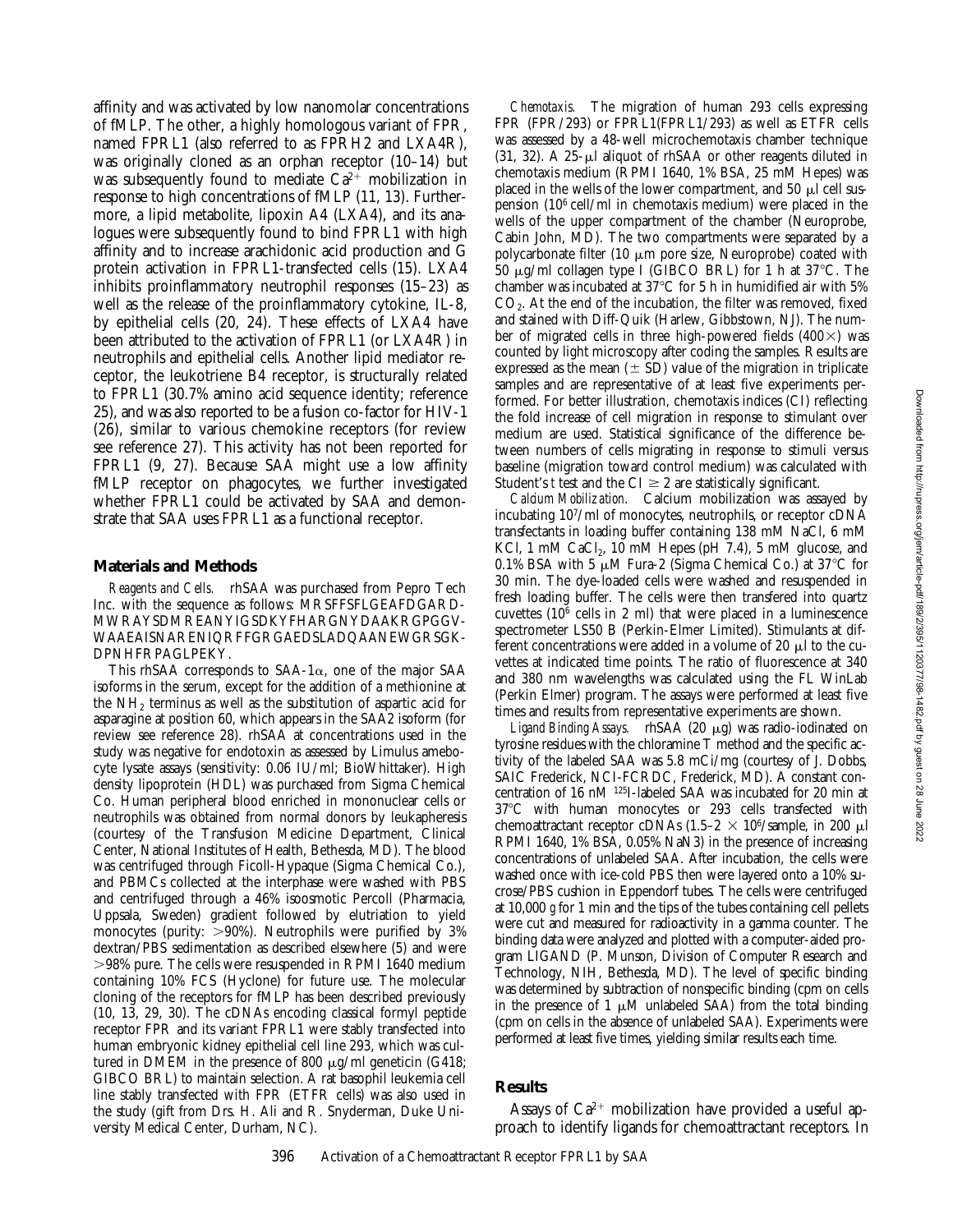primary cells, cross-desensitization of  $Ca^{2+}$  transients is often due to two agonists acting at the same receptor (33). Since SAA induced  $Ca^{2+}$  mobilization in phagocytes (7), we used cross-desensitization to characterize the molecular nature of SAA receptor(s). In a series of cross-desensitization experiments, SAA at  $1 \mu M$  did not desensitize the  $Ca^{2+}$  flux in monocytes or neutrophils induced by chemokines such as monocyte chemotactic protein (MCP)-1, RANTES, MCP-3, macrophage inflammatory protein (MIP)-1 $\alpha$ , IL-8, and stromal cell–derived factor (SDF)-1 $\alpha$ (data not shown). Therefore, SAA is unlikely to share a receptor with any of the chemokines tested. SAA also did not attenuate the cell response to the bacterial chemotactic N-formylated peptide fMLP when fMLP was used at 100 nM  $(10^{-7}$  M) (Fig. 1 A). However, in reciprocal tests, fMLP at 100 nM showed a partial desensitizing effect on SAAinduced  $Ca^{2+}$  mobilization in monocytes (Fig. 1 B). Furthermore, the cell response to SAA was completely desensitized by higher concentrations of fMLP  $(10^{-3} M = 1$  mM, Fig. 1 C), suggesting that SAA might use a receptor(s) for which fMLP has low affinity.

Since fMLP is known to induce  $Ca^{2+}$  mobilization in phagocytes through at least two seven-transmembrane, G protein–coupled receptors, FPR and FPRL1 (10, 11, 13,



**Figure 1.** Cross-desensitization of  $Ca^{2+}$  mobilization in human monocytes between SAA and fMLP. Fura-2–loaded monocytes were sequentially stimulated with SAA and fMLP (A) or vice versa (B and C), and the ratio of fluorescence at 340 and 380 nm wavelengths was recorded and calculated with the FLWinLab program.

29), we tested the effect of SAA using cells transfected to express these receptors that originally were not responsive to fMLP stimulation. fMLP in a wide range of concentrations induced  $Ca^{2+}$  mobilization in FPR-transfected rat basophil leukemia cell line (ETFR cells), with an  $EC_{50}$  of 10 pM (data not shown). In contrast, the  $EC_{50}$  for fMLP to induce  $Ca^{2+}$  mobilization in FPRL1 transfected cells (FPRL1/293 cells) was much higher at 10  $\mu$ M (Fig. 2 A). These results confirmed the previous observation that FPR is a high affinity receptor for fMLP, whereas FPRL1 has a much lower affinity (10, 11, 13, 29). rhSAA induced  $Ca^{2+}$ mobilization in cells transfected with FPRL1 (FPRL1/293 cells; Fig. 2 B), but not in FPR-expressing cells or mocktransfected 293 cells (Fig. 2, C and D). The  $EC_{50}$  of rhSAA on FPRL1 transfected cells was 250 nM, suggesting that SAA activates FPRL1 with higher efficacy than fMLP. This was supported by studies of cross-desensitization of  $Ca^{2+}$  flux between SAA and fMLP in FPRL1/293 cells. As shown in Fig. 2 E, although sequential stimulation of FPRL1/293 cells with SAA and fMLP resulted in bidirectional desensitization, SAA was able to desensitize the cell response to a 100-fold excess of fMLP. In contrast, fMLP at 100-fold excess of SAA only partially desensitized the effect of SAA (Fig. 2 E).

Leukocyte infiltration in vivo is considered to be based on migration of cells toward a gradient of locally produced chemoattractant(s). This process can be emulated by in vitro assays of chemotaxis, which provides a very sensitive and biologically relevant means of evaluating the function of cloned chemoattractant receptors (32–35). Since SAA has been shown in our previous studies to induce leukocyte infiltration in vivo and chemotaxis in vitro (5, 6), we next investigated whether SAA could induce cell migration via FPRL1. FPRL1/293 cells showed a potent migratory response to SAA with an  $EC_{50}$  of 200 nM (Fig. 3 A), but these cells failed to migrate in response to a wide range of concentrations of fMLP (Fig. 3 B). In contrast, fMLP induced migration of ETFR cells at nanomolar range concentrations, whereas the same cells did not migrate in response to SAA (Fig. 3 C). The chemotaxis experiments indicate that fMLP is only a partial agonist for FPRL1 since it did not induce cell migration through FPRL1. On the other hand, SAA showed full agonist activity on FPRL1. Both SAA-induced  $Ca^{2+}$  mobilization and chemotaxis in FPRL1/293 cells were inhibited by pretreatment of the cells with pertussis toxin but not cholera toxin (data not shown) in correlation with the observation in native cells (5–7), suggesting activation of G protein of the Gi type is required for SAA signaling through FPRL1. In addition, since SAA can form complexes with HDL, which acts as a natural inhibitor of SAA (5, 6), we examined the effect of HDL on the chemotactic activity of SAA for FPRL1/293 cells. Fig. 3 D shows that HDL, whether preincubated with SAA or simultaneously added to SAA, completely abolished SAA-induced FPRL1/293 cell migration. In contrast, the same concentration of HDL did not affect migration of FPR-expressing ETFR cells induced by fMLP (data not shown). These results confirmed that HDL specifically inhibited the agonist activity of SAA on FPRL1.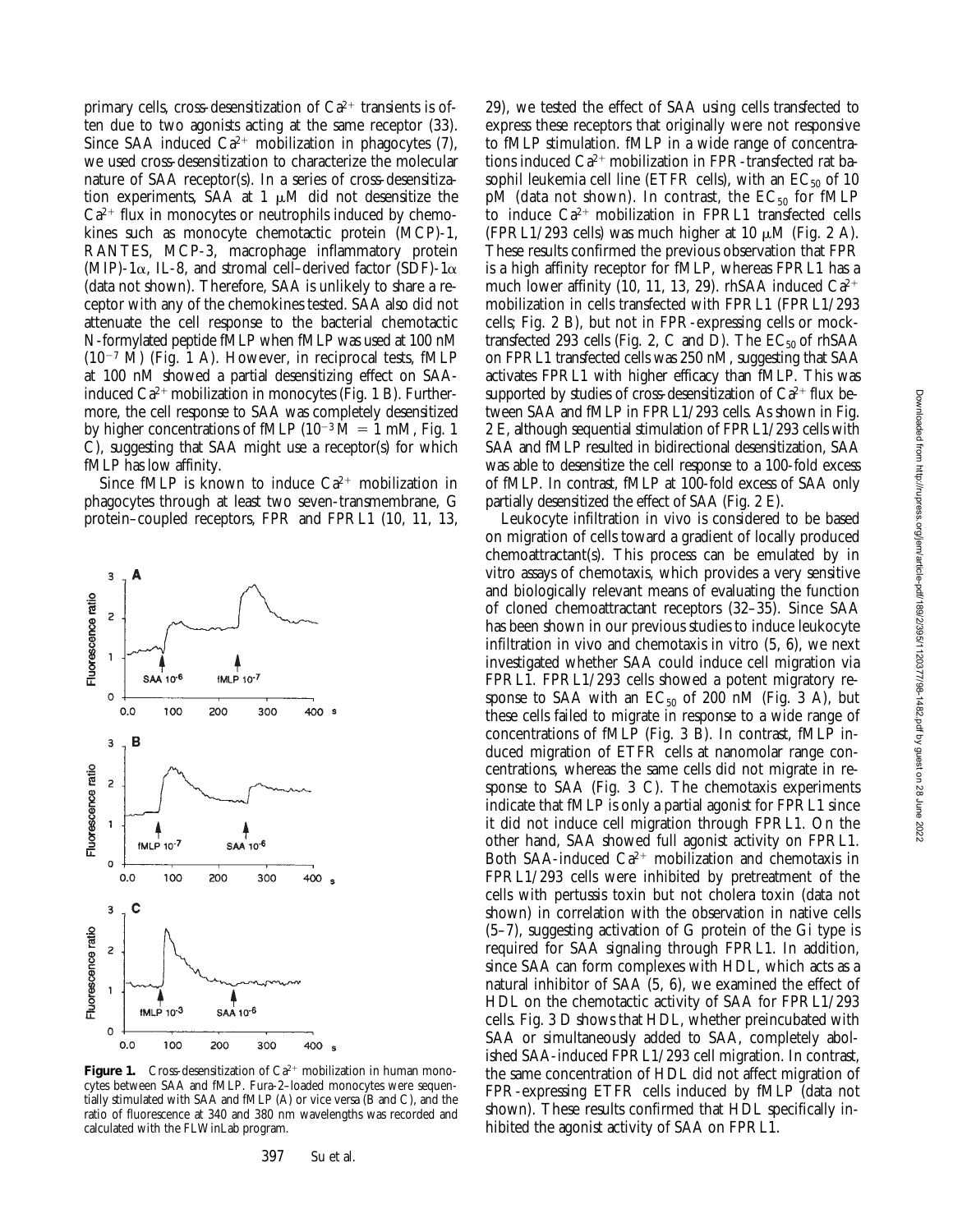

**Figure 2.** Calcium mobilization in<br>FPRL1-transfected HEK 293 cells. FPRL1-transfected HEK 293 FPRL1/293 cells were loaded with Fura-2 and were stimulated with various concentrations of fMLP (A) or SAA (B). SAA does not induce  $Ca^{2+}$  mobilization in FPR-expressing 293 cells (C) or mock-transfected 293 cells (D). E shows the sequential stimulation of FPRL1/293 cells with SAA and fMLP or vice versa.

To further verify the usage of FPRL1 by SAA, we performed ligand binding experiments. Fig. 4 shows that radio-iodinated SAA specifically bound to FPRL1/293 cells with an estimated  $K_d$  at 64 nM and 42,000 binding sites per cell (Fig. 4 A). 125I-labeled SAA also specifically bound to monocytes (Fig. 4 B) and neutrophils ( $K_d = 45$  nM,  $R =$ 6,700/cell) with  $K_d$  values comparable to those achieved with FPRL1/293 cells. In the displacement assay, unlabeled SAA in a dose-dependent manner inhibited its own binding to monocytes (Fig. 4 C), neutrophils (data not shown) and FPRL1/293 (Fig. 4 D) with an IC<sub>50</sub> at  $\sim$ 50 nM. In contrast, unlabeled fMLP at high concentrations ( $\geq$ 10  $\mu$ M) only partially competed with <sup>125</sup>I-SAA for binding. These results confirm SAA to be a far more efficient agonist for FPRL1 than fMLP.

## **Discussion**

In this study, we demonstrate that SAA uses FPRL1, a seven-transmembrane, G protein–coupled receptor expressed on phagocytes as a chemotactic receptor, suggesting a molecular basis for our previous observations that SAA is a potent chemoattractant and activator for human peripheral blood monocytes and neutrophils (5–7). In addition to SAA, FPRL1 has previously been shown to be a low affinity receptor for fMLP (11, 13) and a high affinity receptor for lipid metabolite LXA4 and its analogues (15–24). Our data suggest that fMLP is a partial agonist incapable of inducing chemotaxis via FPRL1 in this model system. Analysis of LXA4 induction of chemotaxis via FPRL1 has not been reported. Thus, SAA is the first chemotactic agonist identified for FPRL1.

FPRL1 was identified and molecularly cloned from human phagocytic cells by low stringency hybridization of the cDNA library with the FPR sequence and initially was defined as an orphan receptor (10, 11, 13, 14). The cloning of the same receptor termed FPRH2 from a genomic library was described by Bao et al. (12). FPRL1 possesses 69% identity at the amino acid level to FPR, the prototype receptor for synthetic and bacterium-derived formylated peptides (8, 9). Both FPR and FPRL1 are expressed by monocytes and neutrophils and are clustered on human chromosome 19q13 (12, 36). Although fMLP is a high affinity agonist for FPR, it interacts with FPRL1 and transduces signals in response to fMLP only at high concentrations (Fig. 2 and references 11, 13, 36). SAA, on the other hand, selectively bound and activated only FPRL1 at physiologically relevant concentrations, which under inflammatory stimulation could reach 80  $\mu$ M in the serum (1–4). FPRL1 is mainly expressed in monocytes and neutrophils. However, cells other than phagocytes, such as hepatocytes, have also been shown to express FPRL1 (8). Recently, the expression of this receptor (also termed LXA4R) has been reported to be highly inducible in epithelial cells by specific cytokines (20). Our previous study showed that  $CD3^+$  human peripheral blood T lymphocytes were induced by SAA to migrate and adhere to endothelial cell monolayers (6), suggesting that T lymphocytes may also express a receptor(s) for SAA. In fact, we detected specific binding sites for  $125I$ -labeled SAA on human peripheral blood CD3+ T lymphocytes ( $K_d$  = 300 nM,  $R = 2,200$  sites/cell). However, whether these binding sites on T lymphocytes represent FPRL1 or an additional receptor(s) for SAA is not yet known.

Despite the fact that the chemotactic formyl peptide fMLP has been shown to be a low efficiency agonist for FPRL1, a lipid metabolite LXA4 has been reported to be a high affinity ligand and potent agonist for this receptor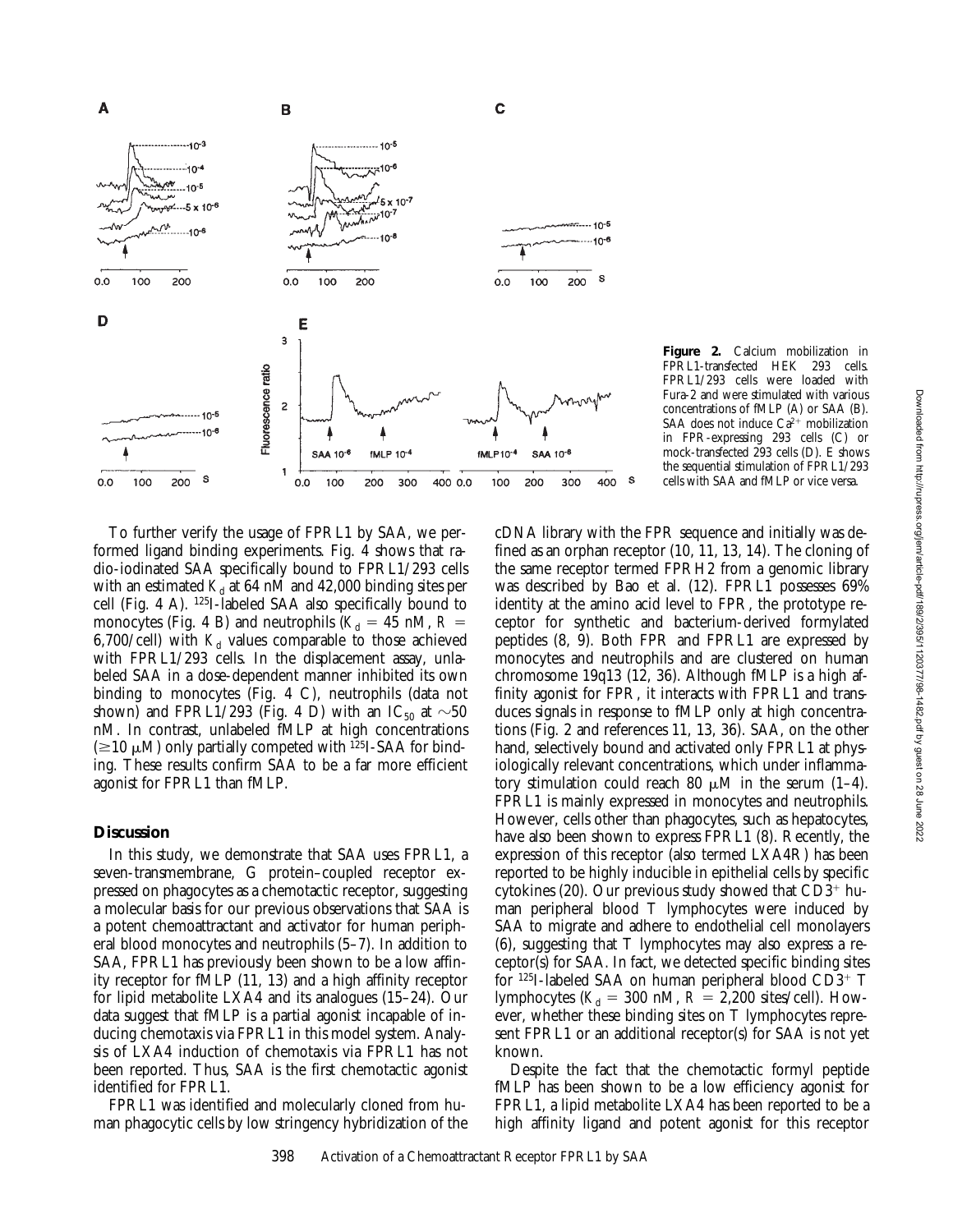

Figure 3. Chemotactic activity of SAA for human monocytes and cells transfected to express chemoattractant receptors. Different concentrations of SAA were placed in the lower wells of the chemotaxis chamber. Monocytes, FPRL1/293 cells, or FPR-expressing ETFR cells were placed in the upper wells. After incubation, the cells migrated across the polycarbonate filter were counted and photographed (A: SAA  $0.8 \mu M$ , fMLP 100 nM). The cell migration was expressed as CI representing the fold increase of the cells migrating in response to stimulants over control medium. (B) Migration of FPRL1/293 cells in response to SAA and fMLP. (C) Migration of FPR-expressing ETFR cells in response to SAA and fMLP. (D) Effect of HDL on SAA induced FPRL1/293 cell migration. HDL at 1,000  $\mu$ g/ml mixed with 0.8  $\mu$ M SAA was preincubated at 37°C for 4 h. The mixture was then tested for chemotactic activity on FPRL1/293 cells. The HDL/SAA mixture without preincubation was also tested for chemotactic activity and yielded similar results.

(15). LXA4 is an eicosanoid generated during a number of host reactions such as inflammation, thrombosis, and atherosclerosis (22), and was initially discovered as an inhibitor of immune response (for review see reference 37). LXA4 was subsequently reported to inhibit neutrophil chemotaxis (38) and transepithelial migration induced by chemotactic agents (23). A seven-transmembrane, G protein–coupled receptor identical to FPRL1 was recently identified for LXA4 (15, 16, 22). LXA4 bound to CHO cells transfected with this receptor with high affinity and increased GTPase activity and the release of esterified arachidonate (15). Thus, LXA4 has been proposed to be an endogenously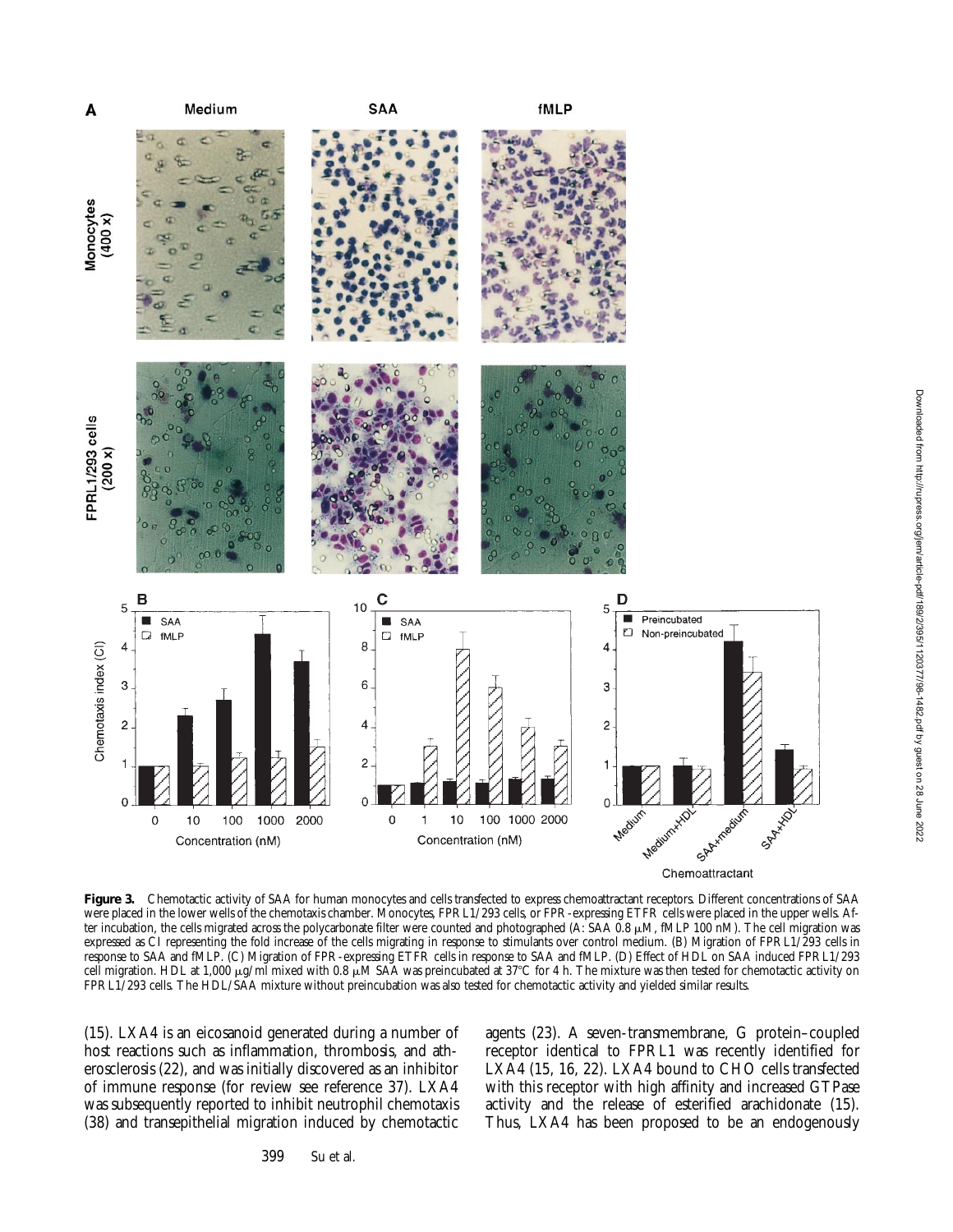

Figure 4. Binding of<br><sup>125</sup>I-labeled SAA to human SAA to monocytes and FPRL1/293 cells. rhSAA was radio-iodinated with chloramine T method and the binding of 125I-labeled SAA to FPRL1/293 cells (A) or monocytes (B) was measured by adding a constant concentration of 125I-labeled SAA to the cells in the presence of increasing concentrations of unlabeled SAA. The data was analyzed and plotted with the Macintosh computer aided program LIGAND. C displacement 125I-labeled SAA binding on monocytes by unlabeled SAA and fMLP. The same results were obtained with neutrophils (data not shown) and FPLR1/293 cells (D).

produced ligand for FPRL1 (15, 16). Although LXA4 has not been documented to induce  $Ca^{2+}$  mobilization in neutrophils or FPRL1-transfected cells (15), it was reported to induce  $Ca^{2+}$  flux and chemotaxis in monocytes, presumably through FPRL1 (17, 22). Thus, differential activation of second messengers in monocytes versus neutrophils by LXA4 was postulated. In our study, we did not detect significant induction of  $Ca^{2+}$  flux or chemotaxis in FPRL1/ 293 cells by a commercially available LXA4 (Biomol, Plymouth Meeting, PA), nor did we observe inhibition of SAA signaling or binding by this LXA4 in either phagocytes or FPRL1/293 cells. Further study, beyond the scope of this report, will be needed to compare the interaction of FPRL1 with its peptide ligands, SAA and fMLP, versus its lipid ligand, LXA4, to clarify these results.

Our previous studies showed that both SAA-induced leukocyte chemotaxis and activation were inhibited by pertussis toxin (6, 7). This study also showed that the signaling of SAA through FPRL1 was sensitive to pertussis toxin. Thus, although the signal transduction pathways triggered by SAA in FPRL1 requires further investigation, the high level homology of FPRL1 to FPR, its sensitivity to pertussis toxin, and its mediation of potent phagocyte activation by SAA suggest that FPRL1 may share major biochemical events with FPR. It is well known that binding of FPR by bacterium-derived or synthetic peptide agonists results in a G protein–mediated signaling cascade leading to phagocytic cell adhesion, chemotaxis, release of oxygen intermediates, enhanced phagocytosis, and bacterial killing, as well as gene transcription (8, 9). Activation of FPR by its agonists can also result in heterologous desensitization of the subsequent cell response to other G protein receptor ligands (39, 40), including chemokines. This "desensitizing" effect of FPR activation may also be seen with FPRL1, although more studies are needed to elucidate the mechanism(s) involved. For instance, SAA was initially reported as an inhibitor of neutrophil response to fMLP (41). In these experiments, neutrophils preincubated with SAA showed reduced superoxide release in response to fMLP (41). Our previous study also showed that preincubation of monocytes and neutrophils with SAA reduced cell response to a number of chemoattractants, including fMLP and chemokines (7), suggesting that FPRL1 is capable of transducing intracellular biochemical events leading to desensitization of other G protein–coupled receptors.

The pathophysiological significance of use of FPRL1 by SAA requires more in-depth investigation. The optimal concentrations for SAA to induce leukocyte migration, adhesion, and tissue infiltration ranged from 0.8 to 4  $\mu$ M (5– 7), which are higher than the SAA levels present in normal serum but well below the concentration seen during a systemic acute phase response (1–4). Increased serum levels of SAA have been observed in a number of inflammatory and infectious diseases as well as after organ transplantation (4).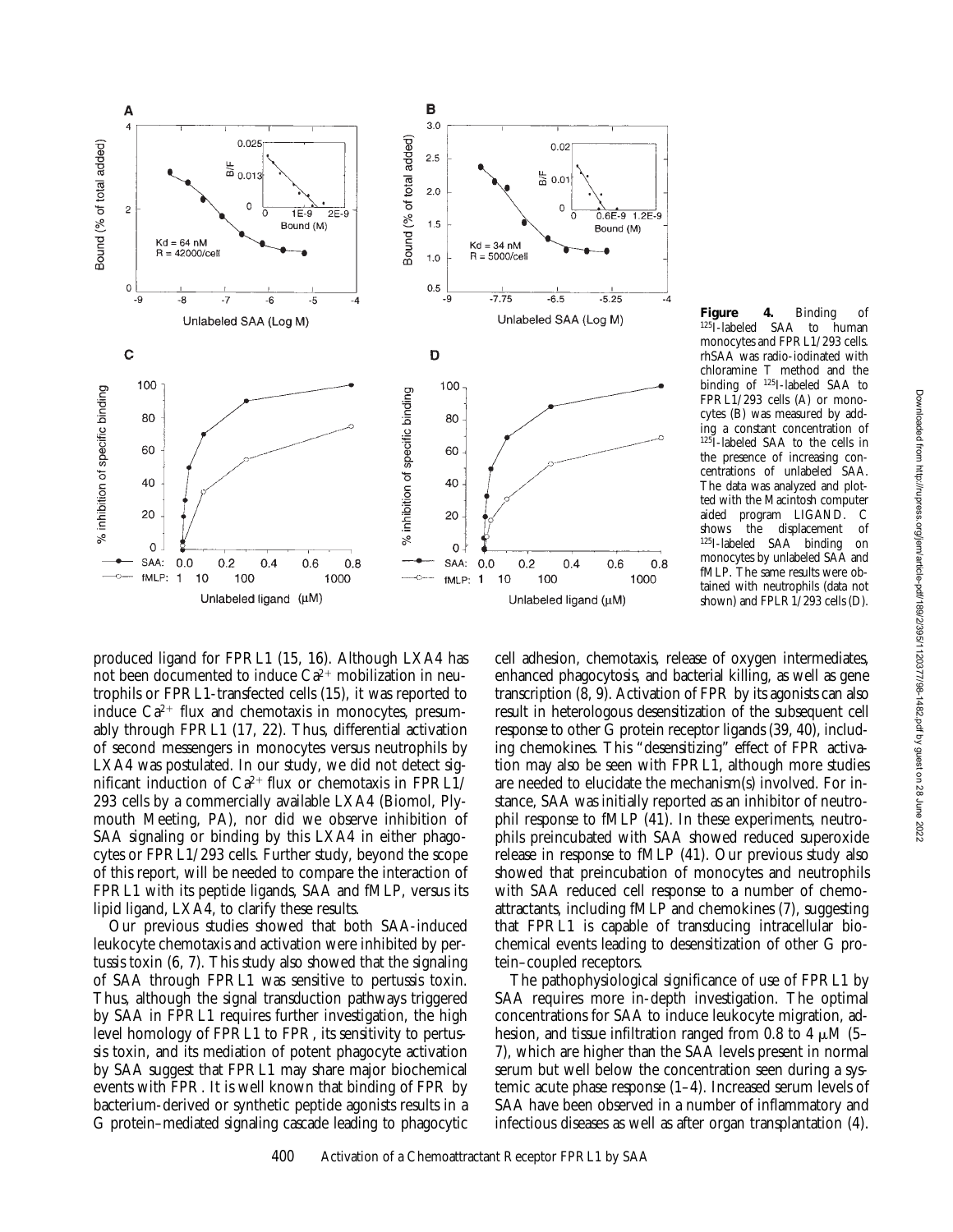The SAA concentrations required for activating FPRL1 are well within the range in which native cells are activated, as shown in this study. The overproduction of SAA by hepatocytes can be induced by inflammatory stimuli such as LPS, IL-1, IL-6, and TNF- $\alpha$  (1–4). Macrophages have also been reported as an extra-hepatic source of SAA during inflammation (42) and may produce relatively high concentrations in microcompartments. The expression of SAA mRNA in human atherosclerotic lesions and the induction of SAA by oxidized low density lipoproteins strengthen the hypothesis that SAA may play an important role in vascular injury and atherosclerosis (4). Under normal conditions, most serum SAA will be associated with HDL, which acts

as a natural inhibitor of the chemotactic activity of SAA (references 5, 6 and Fig. 3 D). However, since SAA binds to HDL at equimolar ratios (43), a rapid increase in concentration of locally produced SAA could establish a gradient of free active SAA with consequent recruitment of leukocytes into inflammatory sites. Therefore, it is possible that at local inflammatory sites elevated SAA can attract and activate leukocytes for the clearance of pathogenic agents. This process may also cause tissue injury. Furthermore, signals triggered by activated FPRL1, a functional receptor of SAA, could eventually result in unresponsiveness of leukocytes to additional stimulation, thus immobilizing the cells and limiting the degree of inflammation.

The content of this publication does not necessarily reflect the views or policies of the Department of Health and Human Services, nor does mention of trade names, commercial products, or organizations imply endorsement by the US Government.

The authors thank N. Dunlop for technical assistance. The secretarial assistance by C. Fogle is gratefully acknowledged.

S.B. Su and W. Shen are supported in part by a fellowship from the Office of the International Affairs, National Cancer Institute, National Institutes of Health (NCI, NIH). This project has been funded in part with Federal funds from the NCI under contract No. NO1-CO-56000.

Address correspondence to Ji Ming Wang, LMI, DBS, NCI-FCRDC, Bldg. 560, Rm. 31-40, Frederick, MD 21702. Phone: 301-846-5454; Fax: 301-846-7042; E-mail: wangji@mail.ncifcrf.gov

*Received for publication 20 August 1998 and in revised form 13 November 1998.*

## **References**

- 1. Sipe, J.D. 1990. The acute-phase response. *In* Immunophysiology: The Role of Cells and Cytokines in Immunity and Inflammation. J.J. Oppenheim and E.M. Shevach, editors. Oxford University Press, New York. 259–273.
- 2. Kisilevsky, R. 1991. Serum amyloid A (SAA), a protein without a function: some suggestions with reference to cholesterol metabolism. *Med. Hypotheses.* 35:337–341.
- 3. Skinner, M. 1992. Protein AA/SAA. *J. Intern. Med.* 232: 513–514.
- 4. Malle, E., and F.C. De Beer. 1996. Human serum amyloid A (SAA) protein: a prominent acute-phase reactant for clinical practice. *Eur. J. Clin. Invest.* 26:427–435.
- 5. Badolato, R., J.M. Wang, W.J. Murphy, A.R. Lloyd, D.F. Michiel, L.L. Bausserman, D.J. Kelvin, and J.J. Oppenheim. 1994. Serum amyloid A is a chemoattractant: induction of migration, adhesion, and tissue infiltration of monocytes and polymorphonuclear leukocytes*. J. Exp. Med.* 180:203–209.
- 6. Xu, L., R. Badolato, W.J. Murphy, D.L. Longo, M. Anver, S. Hale, J.J. Oppenheim, and J.M. Wang. 1995. A novel biologic function of serum amyloid A. Induction of T lymphocyte migration and adhesion. *J. Immunol.* 155:1184–1190.
- 7. Badolato, R., J.A. Johnston, J.M. Wang, D. McVicar, L.L. Xu, J.J. Oppenheim, and D.J. Kelvin. 1995. Serum amyloid A induces calcium mobilization and chemotaxis of human monocytes by activating a pertussis toxin-sensitive signaling pathway. *J. Immunol.* 155:4004–4010.
- 8. Prossnitz, E.R., and R.D. Ye. 1997. The N-formyl peptide receptor: a model for the study of chemoattractant receptor

structure and function. *Pharmacol. Ther.* 74:73–102.

- 9. Murphy, P.M. 1996. The N-formyl peptide chemotactic receptors. *In* Chemoattractant Ligands and Their Receptors. CRC Press, Boca Raton, FL. 269 pp.
- 10. Murphy, P.M., T. Ozcelik, R.T. Kenney, H.L. Tiffany, D. McDermott, and U. Francke. 1992. A structural homologue of the N-formyl peptide receptor. Characterization and chromosome mapping of a peptide chemoattractant receptor family. *J. Biol. Chem.* 267:7637–7643.
- 11. Ye, R.D., S.L. Cavanagh, O. Quehenberger, E.R. Prossnitz, and C.G. Cochrane. 1992. Isolation of a cDNA that encodes a novel granulocyte N-formyl peptide receptor. *Biochem. Biophys. Res. Commun.* 184:582–589.
- 12. Bao, L., N.P. Gerard, R.L. Eddy, Jr., T.B. Shows, and C. Gerard. 1992. Mapping of genes for the human C5a receptor (C5AR), human FMLP receptor (FPR), and two FMLP receptor homologue orphan receptors (FPRH1, FPRH2) to chromosome 19. *Genomics.* 13:437–440.
- 13. Gao, J.L., and P.M. Murphy. 1993. Species and subtype variants of the N-formyl peptide chemotactic receptor reveal multiple important functional domains. *J. Biol. Chem.* 268: 25395–25401.
- 14. Nomura, H., B.W. Nielsen, and K. Matsushima.1993. Molecular cloning of cDNAs encoding a LD78 receptor and putative leukocyte chemotactic peptide receptors. *Int. Immunol.* 5:1239–1249.
- 15. Fiore S., J.F. Maddox, H.D. Perez, and C.N. Serhan. 1994. Identification of a human cDNA encoding a functional high